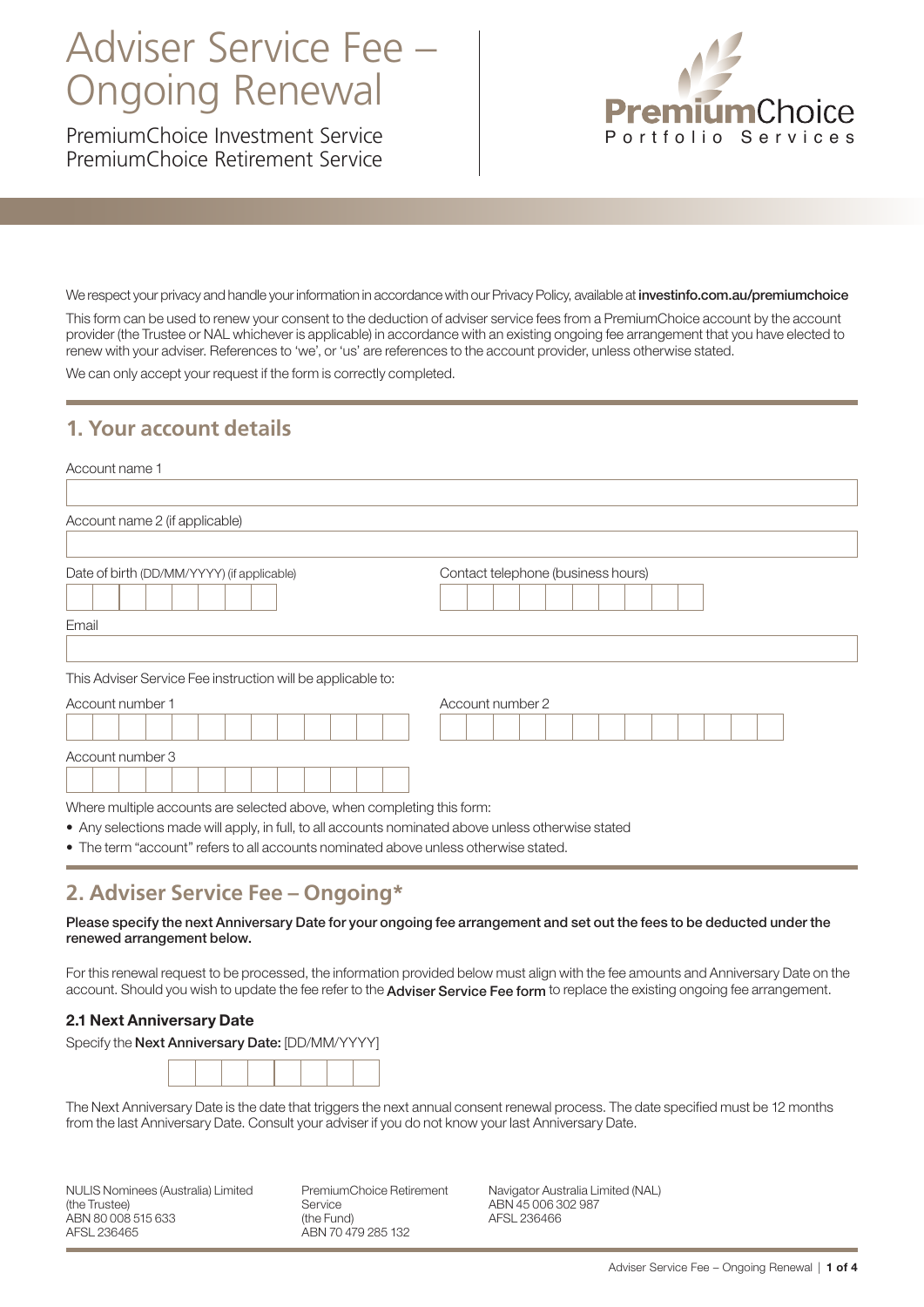### **2. Adviser Service Fee – Ongoing\*** continued

#### 2.2 Select fees for Adviser Service Fee - Ongoing

Please complete the ongoing fees agreed to be renewed under the arrangement. The fees selected must replicate the fees currently on your account.

The fees selected will generally be deducted on a monthly basis in arrears from your Cash Account.

## i. Dollar based Adviser Service Fee – Ongoing Dollar based fee (per account)  $\frac{1}{3}$   $\frac{1}{3}$  pa Increase my dollar based fee by \$ pa OR CPI each year AND/OR ii. Percentage based Adviser Service Fee – Ongoing Choose one of the following three percentage based Adviser Service Fee options: Percentage based fee (per account) example that the way to pay the way to pay the way to pay the way to pay the  $\%$  pay the set of the set of the set of the set of the set of the set of the set of the set of the set of th Estimate of Percentage based Account 1 Account 2 Account 3 fee to be deducted:  $\sqrt{\frac{1}{s}}$   $\sqrt{\frac{1}{s}}$ OR Tiered percentage based fee (per account) • The percentage based fee for each tier is applied to the account balance within the tier. • The total percentage based fee is then calculated by adding the fee for each tier. • Each subsequent tier percentage must be less than the previous tier percentage. Balance from Balance to Fee Tier 1 \$ Nil \$ % pa Tier 2  $\begin{array}{|c|c|c|c|c|}\hline \text{S} & \text{S} & \text{S} & \text{S} \ \hline \end{array}$ Tier 3 \$ \$ % pa Tier 4 \$ \$ % pa Tier 5  $\$\$  and above Estimate of the Tiered percentage based Account 1 Account 2 Account 3 fee to be deducted:  $\sqrt{\frac{2}{3}}$   $\sqrt{\frac{2}{3}}$ OR Investment percentage based fee (per account) Cash Account/ % pa Listed investments % pa Term deposits Managed investments 1 Estimate of the Investment percentage Account 1 Account 2 Account 3 based fee to be deducted:  $\begin{array}{c|c} \hline \text{${\rm s}$} \end{array}$   $\begin{array}{c} \hline \text{${\rm s}$} \end{array}$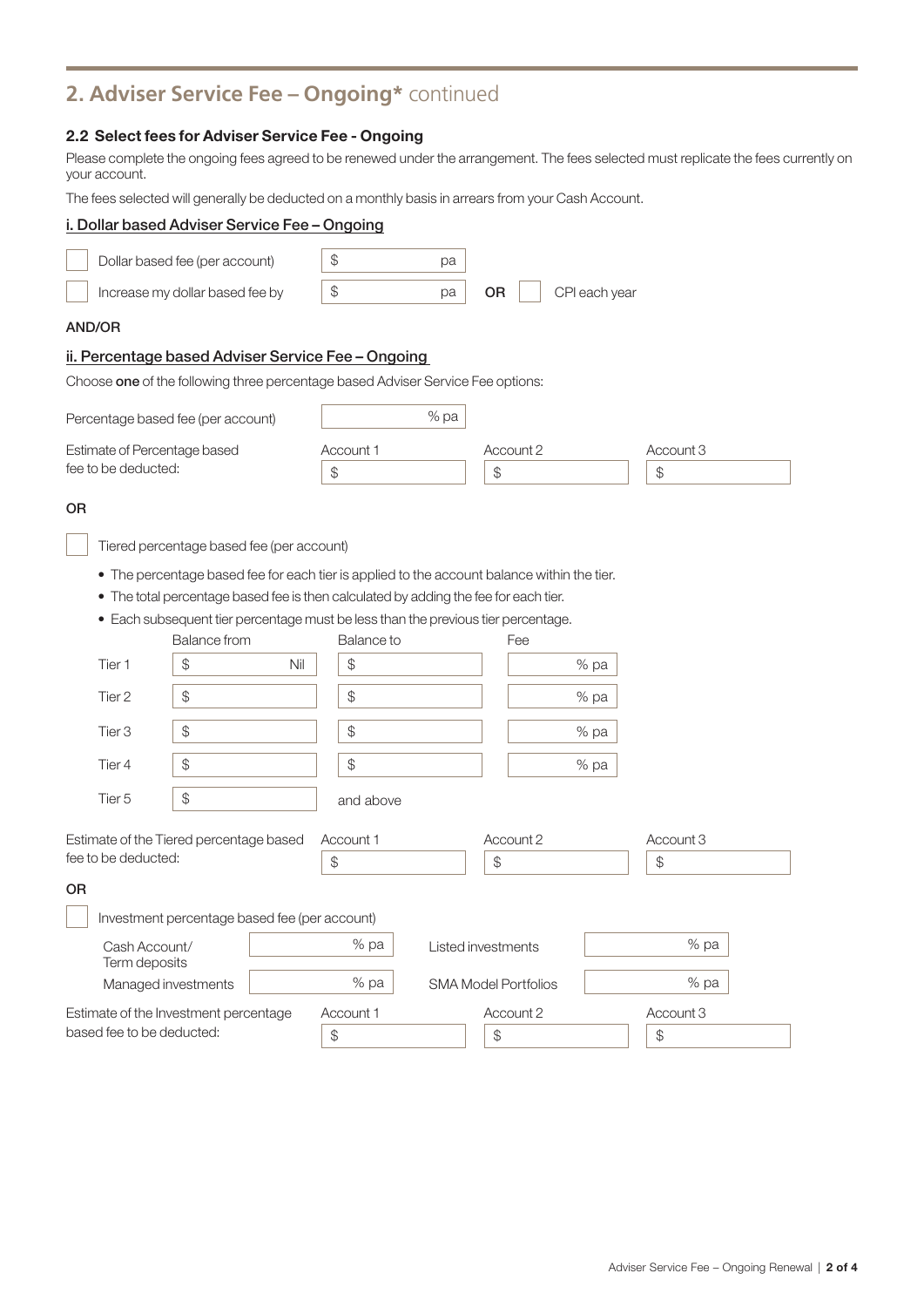### **2. Adviser Service Fee – Ongoing\*** continued

#### AND/OR

#### iii. Dealer facilitation fee – Ongoing

If you currently have a Dealer Facilitation Fee – please select from the options below:

| Dollar based fee (per account)            | ۰D        | рa   |           |           |
|-------------------------------------------|-----------|------|-----------|-----------|
| <b>OR</b>                                 |           |      |           |           |
| Percentage based fee (per account)        |           | % pa |           |           |
| Estimate of the total fee to be deducted: | Account 1 |      | Account 2 | Account 3 |
|                                           | S         |      | \$        | \$        |

For financial adviser completion: Please explain the method used to calculate the estimated fee(s) specified in Section 2.

\* The amount payable is inclusive of GST where applicable.

### **3. Adviser Service Fee Consent**

#### Your financial adviser needs to obtain your consent to arrange deduction of an Adviser Service Fee selected in Section 2 of this form.

By signing Section 4 you consent to your financial adviser arranging with the account provider to charge and deduct the Adviser Service Fee specified in Section 2, and you agree and acknowledge that:

- your consent will be taken to have been given on the date that this form is processed;
- the name of the member/investor who holds the account from which the Adviser Service Fee will be deducted will be the name specified in Section 1 of this form;
- the name and contact details of your financial adviser who will receive the ongoing fee are set out in the Section 5 of this form;
- your financial adviser is seeking your consent so that they can arrange to deduct the Adviser Service Fee from your account;
- the frequency and amount of each Adviser Service Fee you will pay will depend on the type of Adviser Service Fee you have agreed to (see Section 2);
- where a percentage-based fee has been agreed to in Section 2 an estimate of the fee(s) for the upcoming year and an explanation of the method used to work out the estimate is also provided;
- the account from which you will pay the Adviser Service Fee is the account listed in Section 1;
- the consent you give in this form will expire at the end of the earlier of:
	- the period of 150 days after the Next Anniversary Date (see Section 2);
	- the day you terminate your ongoing fee arrangement; and
	- the day you give your financial adviser a new consent in relation to the ongoing fee arrangement;
- the fees stated in this form are in accordance with the ongoing fee arrangement that you have in place with your financial adviser. A Fee Disclosure Statement in respect of the ongoing fee arrangement and an invitation to renew has been provided to you within 60 days of the last Anniversary Date of that arrangement and you have agreed in writing to renew the ongoing fee arrangement with your financial adviser within 120 days of the last Anniversary Date.
- you can withdraw your consent or terminate or vary the ongoing fee arrangement at any time by notice in writing to your financial adviser. You or your financial adviser can also cancel an existing ongoing fee arrangement at any time by contacting the account provider using the contact details set out in Section 6 of this form.